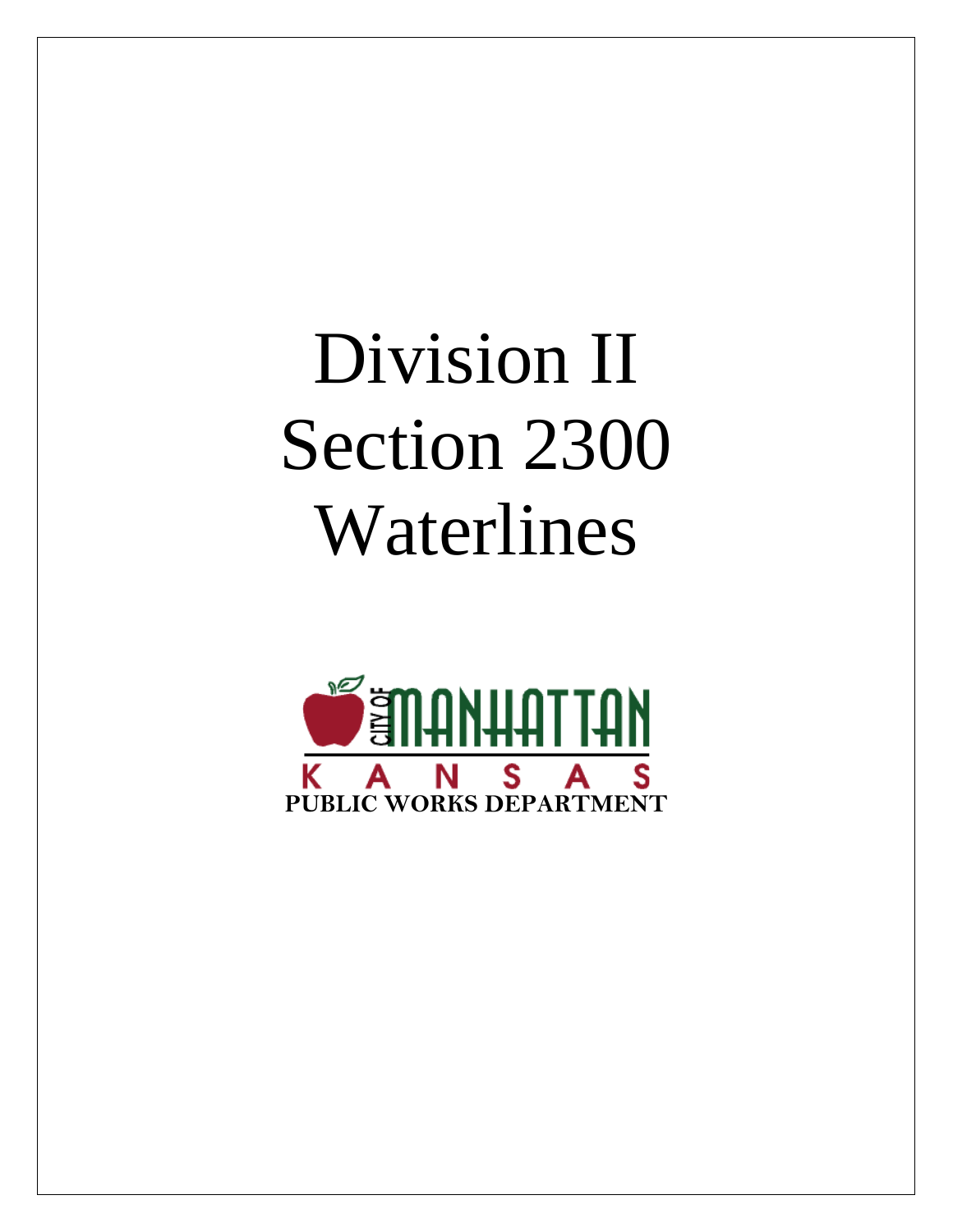# **DIVISION II** CONSTRUCTION AND MATERIAL SPECIFICATIONS

# **SECTION 2300 WATERLINES**

| 2300     |  |
|----------|--|
|          |  |
| 2301     |  |
| 2301.11  |  |
| 2301.2   |  |
| 2301.3   |  |
| 2301.4   |  |
| 2301.5   |  |
| 2301.6   |  |
| 2301.7   |  |
| 2301.8   |  |
|          |  |
| 2302     |  |
| 2302.1   |  |
| 2302.1.1 |  |
| 2302.1.2 |  |
| 2302.1.3 |  |
| 2302.2   |  |
| 2302.3   |  |
| 2302.4   |  |
| 2303     |  |
| 2303.1   |  |
| 2303.2   |  |
| 2304     |  |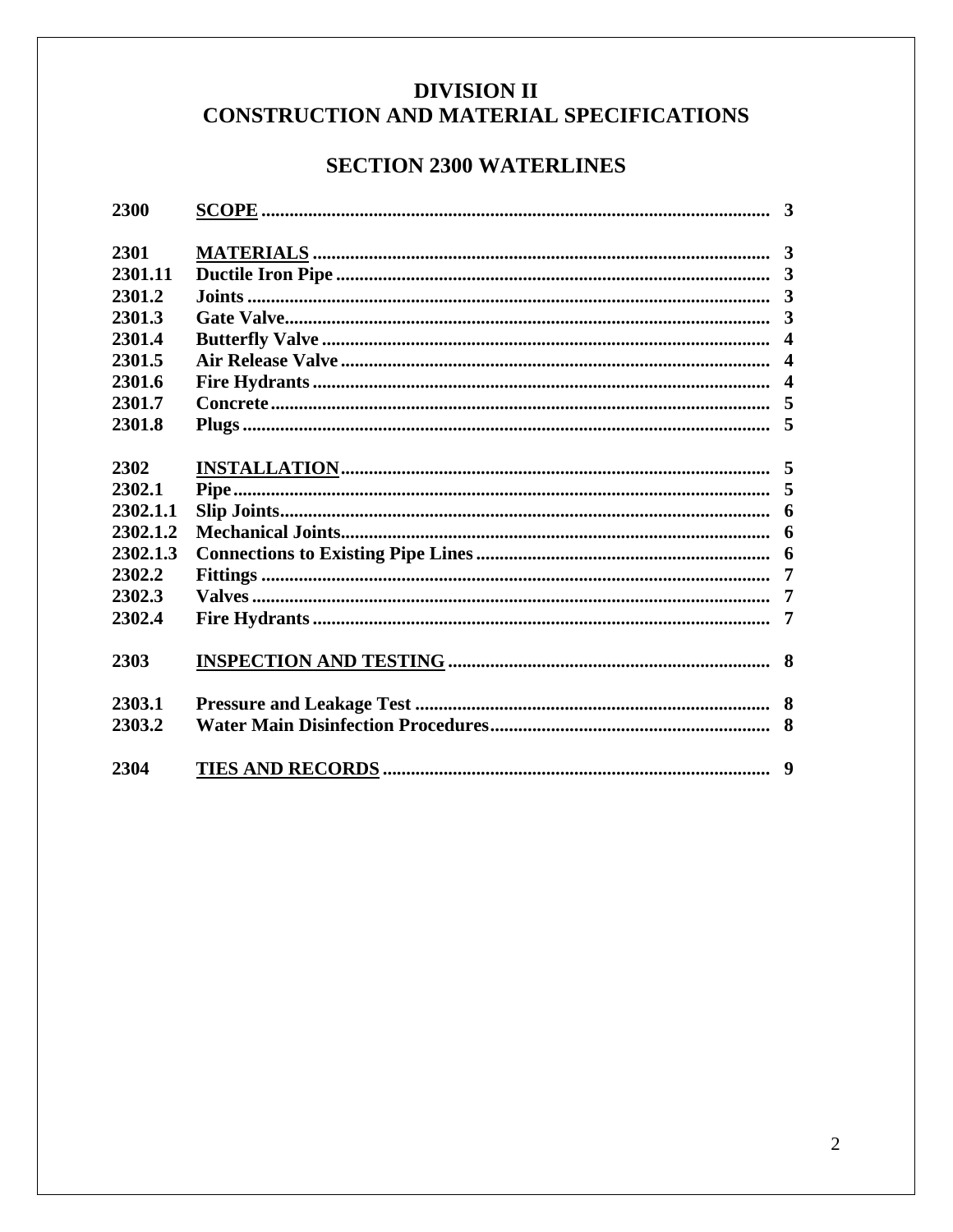# **SECTION 2300 WATERLINES**

## **2300 SCOPE**

The work to be done under these specifications consists of the construction of pipelines and appurtenances as shown on the drawings and as herein specified. The Contractor shall furnish all materials and labor, and upon completion of the work the entire area within the limits of the contract shall be left in a clean and sightly condition. Unless otherwise specified on the plans or in the contract documents, all water lines shall be ductile iron of the approved thickness class as specified herein. All water lines shall be installed to provide a minimum depth of cover between the top of pipe and the finished ground surface of not less than three and one-half (31/2) feet.

#### **2301MATERIAL**

Upon the request of the City Engineer the Contractor shall provide three (3) copies of certified test reports indicating the material conforms to the specifications as outlined in the following sections. The manufacturer shall perform all tests in conformance with applicable standards. Testing may be witnessed by the City Engineer or approved independent testing laboratory.

All materials shall be stored so as to prevent deterioration or intrusion of foreign matter. No deteriorated or damaged material shall be used.

2301.11 Ductile Iron Pipe

Ductile iron pipe shall conform to ANSI 12.51. All six (6) inch or larger ductile iron pipe shall be class 50. All four (4) inch or smaller shall be class 51. Any deviation from this shall be approved by the City Engineer. All ductile iron pipe shall have a cement mortar lining conforming to ANSI A 21.4.

2301.2 Joints

All joints shall conform to ANSI 21.11.

2301.3 Gate Valves

All valves 12.inches and smaller shall be standard gate valves, and shall be iron body, bronze mounted, resilient seat, non-rising stem type valves, with slip-on type joints.

All valves shall turn to the left to open and shall be equipped with a two (2) inch operating nut. The diameter of the valve's fully opened flow-way shall be equal to the nominal size of the connecting pipe.

The structural design of the valve shall be such that if excessive torque is applied to the stem in the closing direction with the disc seated, failure of the pressure retaining parts shall not occur. Stem failure under such conditions shall occur externally at such a point as to enable the stem to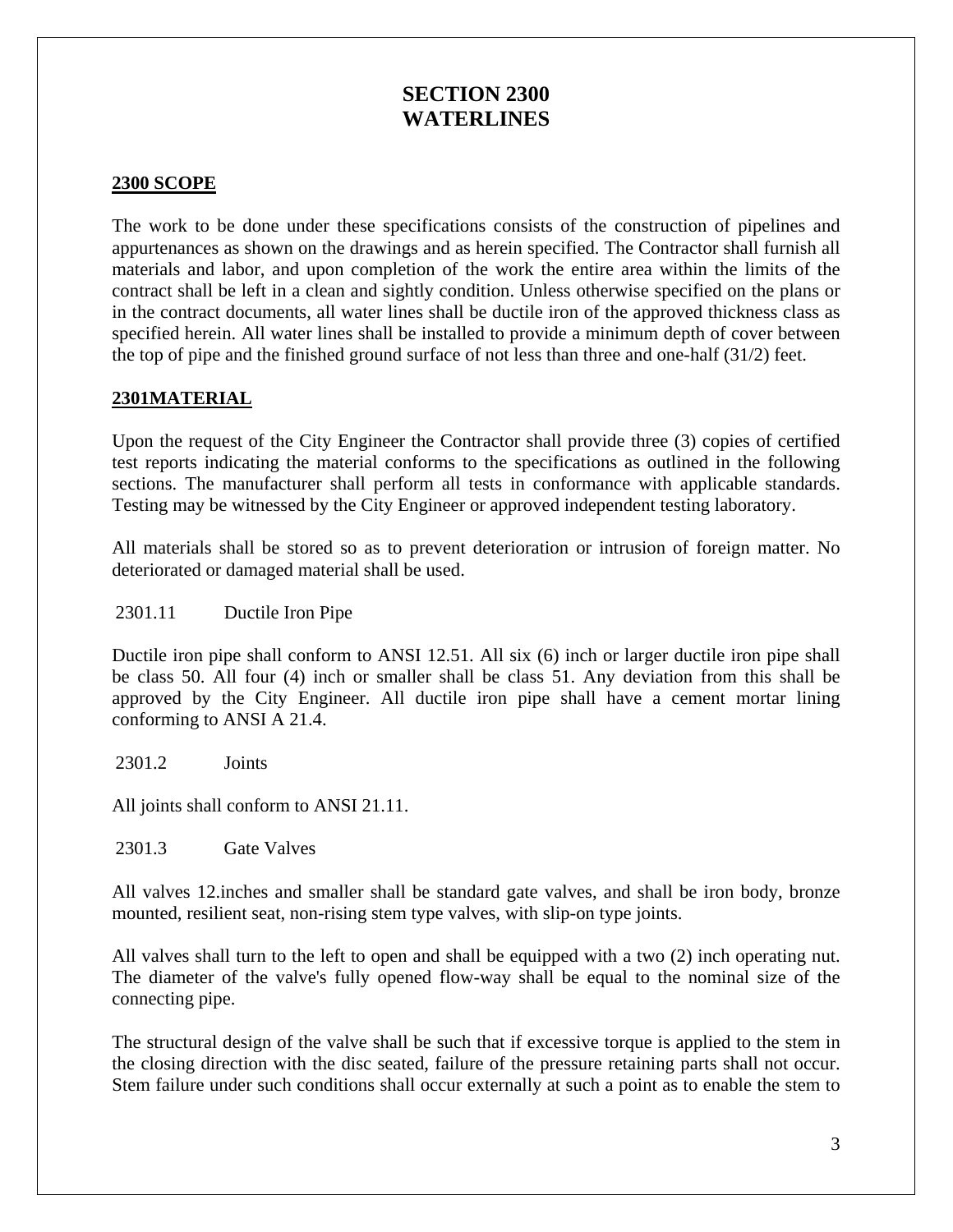be safely turned in the opening direction by use of a pipe wrench or other such readily available tool after exposure of the valve through excavation.

After final assembly, the manufacturer shall hydrostatically test each valve for zero leakage past the seat at full working pressure of 150 psi. Each fully assembled valve shall also be tested for zero leakage at the bonnet flanges and stem packing at twice the working pressure. All gate valves shall be Mueller, American or approved equivalent.

# 2301.4 Butterfly Valve

All **valves 14 inches and** larger shall be butterfly valves, and shall comply with the latest revision of ANSI/AWWA Standard C-504, Class 150-B. They shall have a rubber disc seat ring molded to a stainless steel retaining ring.

For 14 inch through 24 inch butterfly valves, operators shall be of the traveling nut type with endstops that can be adjusted without disassembly or use of machine tools. For 30 inch and larger butterfly valves, operators shall be the Link-Lever type. Operators shall be field replaceable and the valve shall open to the left.

After final assembly, the manufacturer shall hydrostatically test each valve for zero leakage past the seat at full working pressure of 150 psi. Each fully assembled valve shall also be tested for zero leakage at the flanges and shaft seals at twice the working pressure. All butterfly valves shall be Mueller or approved equivalent.

## 2301.5 Air Release Valve

Air release valves shall be APCO #50.3 or approved equivalent.

#### 2301.6 Fire Hydrants

All hydrants shall have bell ends for connection to six (6) inch standard ductile iron pipe. Two-way fire hydrants shall have a four and one-halt (41/2) inch main valve opening, and shall have two (2), two and one-half (21/2) inch hose nozzles. Three-way fire hydrants shall have a five and one-quarter (51/4) inch valve opening, and shall have two (2), two and one-half (21/2) inch hose nozzles, and one (1), four and one-half (41/2) inch pumper nozzle. Hydrants shall be post style, qate or compression type, suitable for 150 pound working pressure and tested and guaranteed for pressure of 300 pounds per square inch. Hydrants shall open to the left (counter-clockwise), and shall conform to the A.WW.A. Standard Specifications. Hydrant size shall be designated as the nominal size of the main valve opening, and the net area of the smallest part shall not be less than 120 percent of the fully opened valve. Hydrants shall be for a minimum four (4) foot depth of bury.

Hose caps shall be provided for all outlets and shall be securely chained to the barrel with one-eighth (1/8) inch galvanized steel, non-kinking chain. A leather, rubber or lead washer shall be provided in the hose cap. To prevent the washer from dropping out, it shall be set into a groove in the hose cap. The hose cap nuts shall be identical in size and shape to the operating nut. All hydrants shall be Mueller Centurion, or approved equivalent.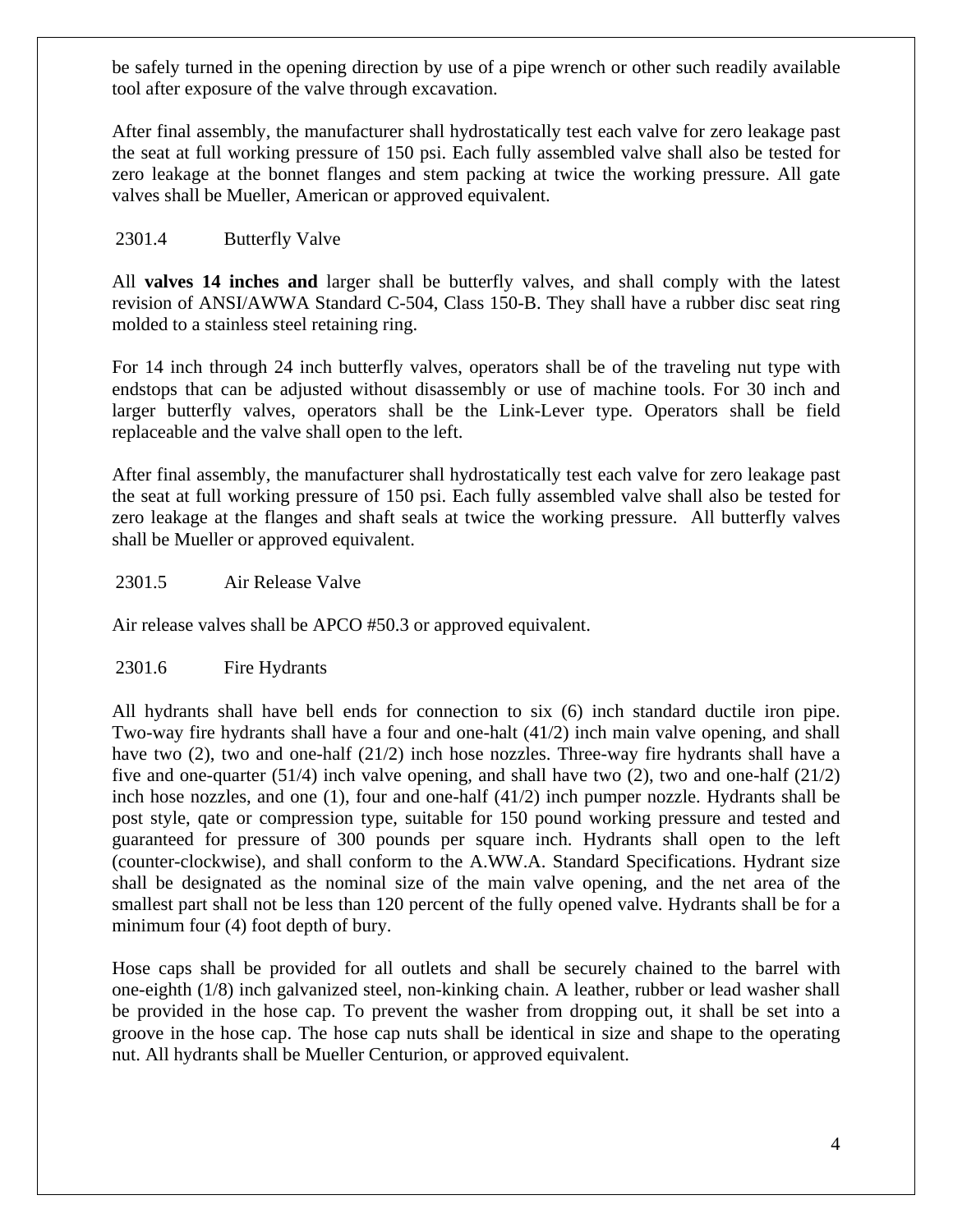#### 2301.7 Concrete

All concrete used in association with water main installation shall be the standard City mix as described in Div II Section 2600 "PAVING" Section 1.2.

2301.8 Plugs

Plugs at the end of water lines shall be push in or mechanical joint type plugs.

# **2302 INSTALLATION**

#### 2302.1 Pipe

Pipe, fittings, valves, and hydrants shall be handled in a manner that will insure their installation in the work in a sound and undamaged condition conforming in all respects to specified requirements. Particular care shall be taken not to injure the coatings and linings. Broken or loosened cement lining in pipe or fittings shall be sufficient cause for rejection of the unit containing such damage. Damaged pipe or fittings may be repaired by a representative of the pipe manufacturer, or under the representative's direct supervision. Any such repairs shall be at the expense of the Contractor.

Prior to placing a length of pipe or a fitting in the trench, the trench bottom shall be accurately graded or otherwise prepared as provided in Section 4.1 of EARTHWORK AND TRENCHING. The interior surfaces of the pipe or fitting shall be brushed and swabbed until they are free from mud, dirt, dust and other foreign matter. Every precaution shall be used to prevent the entrance of foreign matter into pipe, valve, and fitting interiors during, and subsequent to, installation. Any pipe that has its grade or joint disturbed after laying shall be taken up and re-laid.

Under no circumstances shall pipe be laid in water, and no pipe shall be laid when trench conditions or weather is unsuitable for proper grading, laying, or jointing operations.

At all times, when work is not in progress, all open ends of pipes and fittings shall be securely closed with a water-tight plug, so that no water, earth or other foreign matter will enter the pipe or fittings. All water that may have entered the trench shall be removed prior to removing the plug. It is essential that no mud. trench water, or other foreign matter be permitted to get into the line at any time.

With the exception of closures and connections with existing lines, pipe shall be laid with the bells facing in the direction of laying.

Pipe lines or runs intended to be straight shall be laid straight. Deviations from a straight line or grade, in authorized or specified vertical and horizontal curves or offsets, may be made at the joints between straight pipes, or between straight pipes and valves or fittings, within the allowable deflection limits. Maximum deflections, expressed in inches of deflection per linear foot of pipe, between centerlines extended of the connecting piping units, shall not exceed the manufacturer's recommendations for the pipe being laid.

Cutting of pipe for closure pieces or for other reasons shall be done in a neat and workmanlike manner by a method which will not damage the pipe. All pipe shall be cut by a tool designed for such use.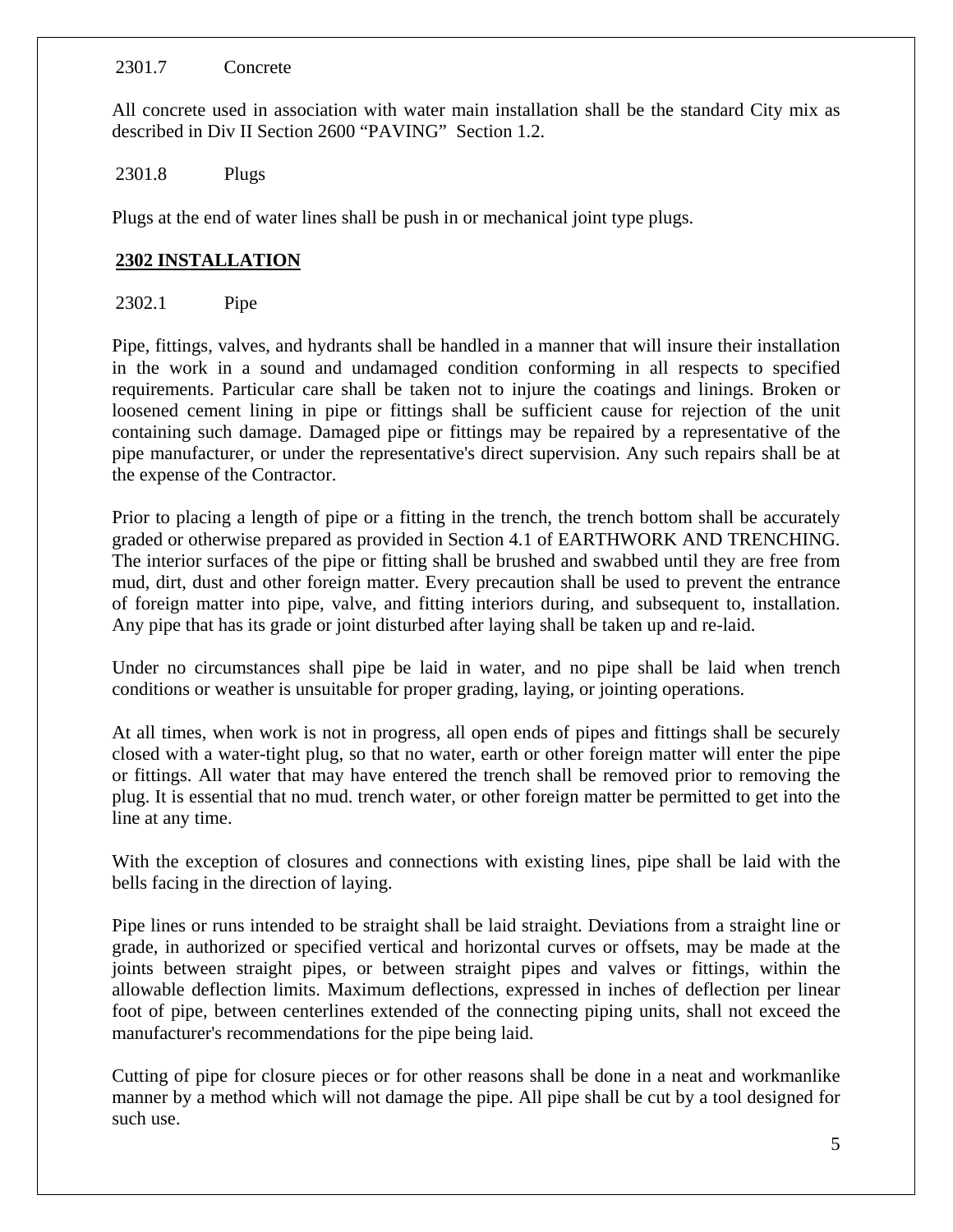#### 2302.1.1 Slip Joints

The installation of slip joint pipe shall be in accordance with the recommendations and instructions of the pipe manufacturer, and as herein specified. Slip joint pipe shall be installed with care to insure proper water-tight connections which are free of foreign material. As the spigot end is readied for installation into an adjoining bell end, the spigot end shall be cleaned and lubricated. The bell shall contain a gasket in place free from cracks or cuts. The pipe shall be rammed home according to proper installation procedures.

#### 2302.1.2 Mechanical Joints

The installation of mechanical joint pipe shall be in accordance with the recommendations and instructions of the pipe manufacturer and as herein specified. After the pipe has been installed as specified, the socket, gland, gasket, and spigot end of the entering pipe, shall be wiped clean, lubricated, and the gland and gasket slipped over the spigot end of the pipe. The spigot shall be inserted the full depth of the socket and then retracted one-eighth (1/8) inch. The gasket shall then be lubricated and carefully pushed into position, care being taken that it is evenly seated in the bell. The gland shall then be shoved in place, the bolts inserted, and the nuts initially tightened with the fingers. Beginning with a bottom bolt and then the opposite top bolt, bolts 180 degrees apart shall be tightened gradually, alternately, in rotation, and at a uniform rate.

#### 2302.1.3 Connections to Existing Pipe Lines

Connections between new work and existing pipelines shall be made in a thorough and competent manner using proper fittings to suit actual conditions encountered in each case. Each connection with an existing waterline shall be made at a time and under conditions which will least interfere with water service to affected customers. Suitable facilities shall be provided for proper dewatering, drainage, and disposal of all water removed from the dewatered lines and excavations without damage to adjacent property. The attention of the Contractor is called to the fact that intersecting lines with which connections are to be made vary in depth, and it will be necessary to approach each intersection at such an elevation that the two (2) lines will meet properly. In order to minimize the time required to complete the installation at each connection, the Contractor shall carefully plan the sequence of each part of the operation and the total length of time involved. He shall then submit his plan and schedule to the City Engineer for approval. If so requested, the connection shall be made at night or at some other time of minimum demand.

Great care shall be taken to prevent pipeline contamination when dewatering, cutting into, and making connections with, existing pipelines. The Contractor shall cooperate with the Owner in isolating services, and shall conduct his operations in such a manner that no trench water, mud, or other contamination substances are permitted to get into the new or existing lines at any time during the progress of work. The interiors of all new and re-used pipe, fittings and valves installed in such connections, shall be thoroughly cleaned and disinfected as indicated under Water Main Disinfection Procedures of this section.

All pipe, fittings, valves, jointing materials, tools, and equipment required to complete the connection shall be on hand before the water is turned off in the connecting main or mains.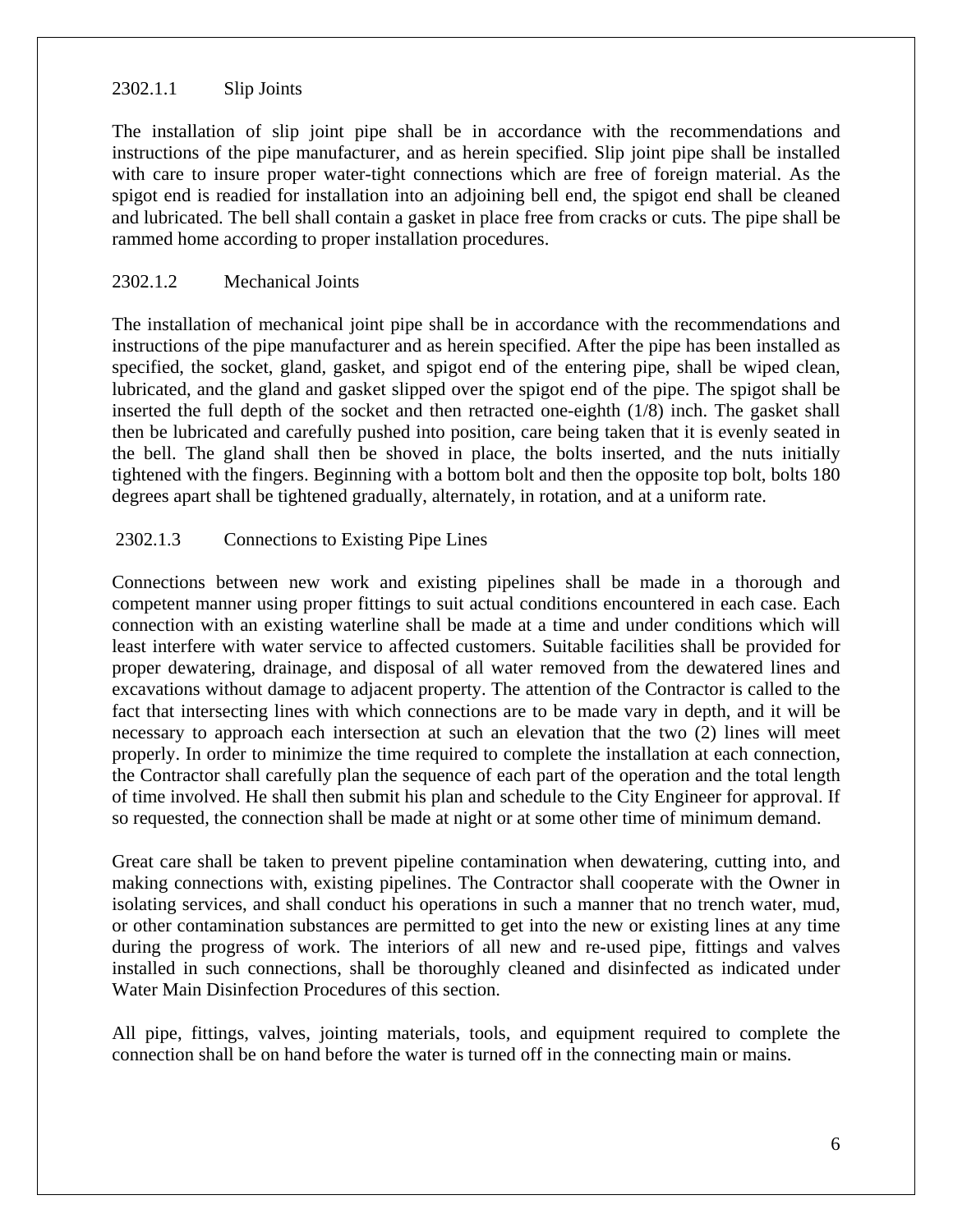## 2302.2 Fittings

All fittings at bends, branches, and ends of pipelines shall be adequately supported by reaction or thrust blocking installed between solid, undisturbed soil and the fitting to be anchored. Reaction or thrust blocking shall consist of concrete installed in such a manner that all joints between pipe and fittings are accessible for repair or replacement.

Fittings at bends in grade shall be provided with adequate concrete embedment, and shall be adequately anchored to resist forces at the maximum test pressure.

# 2302.3 Valves

New valves shall be furnished unless otherwise specified. Valves and valve boxes shall be plumb, and graded to finished elevation as shown on the plans. After the valve is in place, earth shall be compacted about it, as specified for the rest of the trench.

Before installing any valve, care shall be taken to see that all foreign material is removed from within the valve body. The packing glands shall be inspected to see that they are properly packed, gland nuts tightened and the valve opened and closed to see that all parts are in first-class working condition.

To install an air release valve the Contractor shall drill and tap the top of the main according to the detail. The air release valve shall be at the high point of the main, or at the location shown on the plans.

Each valve installed shall be covered and enclosed by a valve box designed for such purposes. Pipe substitute is not allowed. The Contractor shall furnish the valve box, and the material and equipment to set the valve box. The box shall be centered on the valve, plumbed, brought to the proper grade, and backfilled.

#### 2302.4 Fire Hydrants

Hydrants shall be set at an elevation that will provide at least the minimum specified cover over the pipe. Any hydrant not set to the proper grade shall be reset at the full expense of the Contractor.

The hydrant shall be set on a substantial foundation, and a reaction block shall be installed for each hydrant. The reaction block shall be braced against the vertical face of unexcavated soil at the end of the trench. When necessary and approved by the City Engineer, the hydrant may be tied to the pipe with suitable rods or clamps adequately protected from corrosion.

The hydrant shall be provided with adequate drainage facilities and shall stand plumb with nozzles pointed in the directions shown on the plans. Every hydrant shall be opened and checked for proper working order under flow conditions. The use of a fire hose may be required under these conditions when it is necessary to prevent damage caused by the flow of water from the hydrant.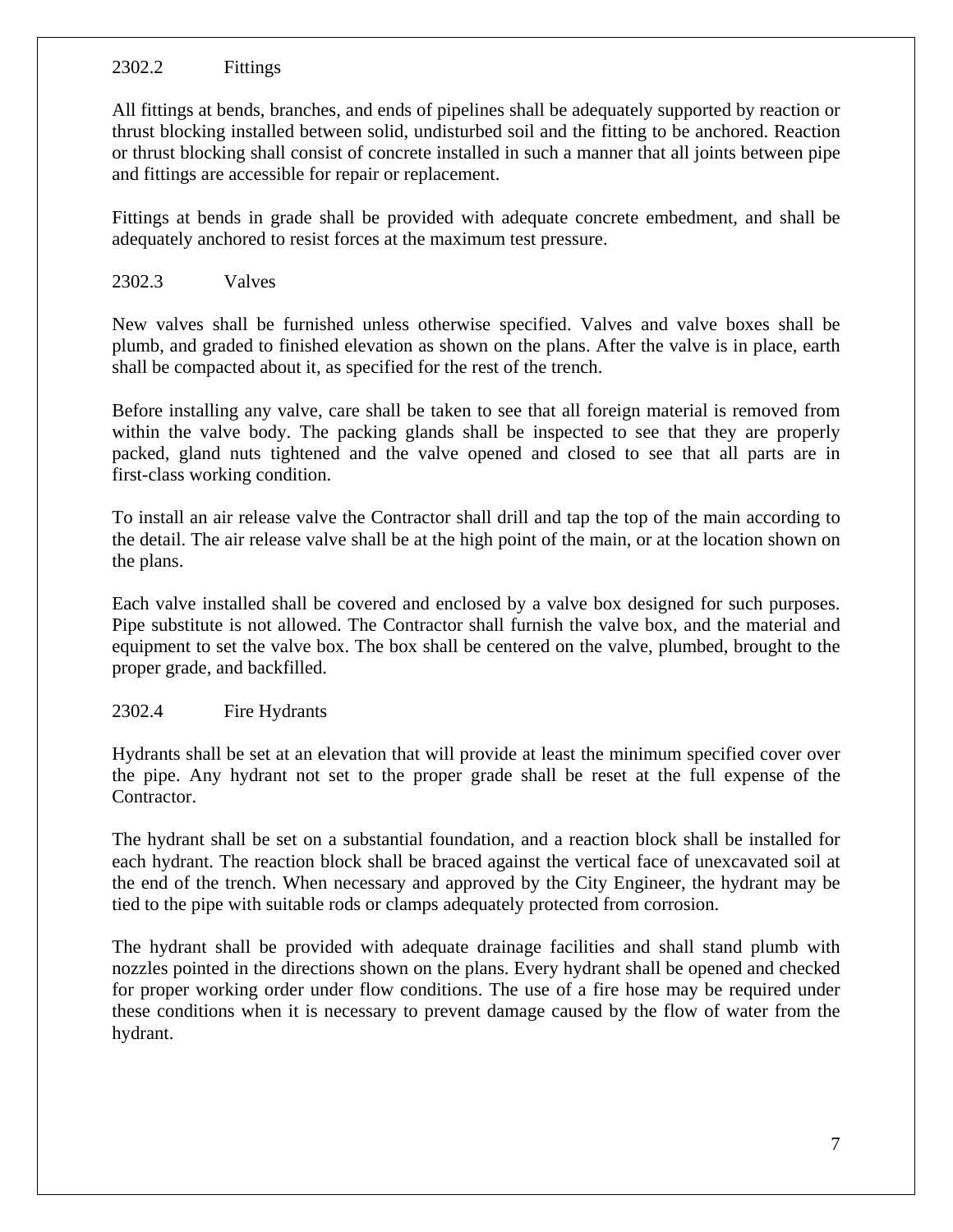## **2303 INSPECTION AND TESTING**

## 2303.1 Pressure and Leakage Test

It is the intent of these specifications that the water main constructed hereunder shall be and remain tight, and free from weakness and leakage under all working and service conditions. All joints that are found to leak, either by observation or test, shall be repaired and made watertight by the Contractor, at his own expense.

Although not routinely required, at the request of the City Engineer the Contractor may be required to make pressure and leakage tests. The Contractor shall provide all necessary connections between the pipe line or piping, and the nearest available source of test water, test pumping equipment, pressure gauge, water meter (leakage test only), and other equipment, materials, and facilities necessary for filling the lines and for making the required tests. The specified test pressure shall be applied and maintained in each case by means of a hand operated force pump or other suitable device approved by the City Engineer.

The Contractor will be permitted to make the pressure and leakage tests either before or after the trench is backfilled. If the Contractor backfills the trench prior to testing he will be required to uncover the water line to the extent necessary to find and repair all leaks. Such work shall be done at the Contractor's expense. If the test is made before the trench is backfilled, the embedment of the pipe shall have been placed and compacted to a level six (6) inches above the center line of pipe with all joints exposed around their entire circumference. The line test should be made in sections using either the sectionalizing valves shown on the drawings to be permanently installed, or temporary plugs or valves. All bracing and blocking shall be in place prior to testing.

In making the tests, the section to be tested shall be slowly filled with water, and all air expelled from the pipe. All available hydrants, including auxiliary hydrant valves, and all other vents, should be open during the filling of the line.

Tests pressures shall be applied with a force pump of such design and capacity that the required pressures can be applied and maintained without interruption for the duration of the test. Meters and gauges shall be carefully tested and calibrated.

The line shall be subjected to a hydrostatic pressure of 200 pounds per square inch, which shall be maintained for at least one hour. If leakage is observed in excess of 100 gallons per day per inch diameter of pipe per mile of pipe, or if a drop in pressure indicates undisclosed leakage in excess of this rate, the leaks shall be located and repaired, and the line retested.

# 2303.2 Water Main Disinfection Procedures

All new waterlines, valves, fittings, and connections to existing lines shall be thoroughly flushed and disinfected before they are put to use. Water containing at least 50 mg/I of chlorine shall be allowed to stand in the line for 8 hours after which there shall be at least 10 mg/I residual chlorine remaining. The following table shows the minimum amount of calcium hypochlorite granules or hypochlorite tablets required for disinfection purposes (from Section 5, ANSI/AWWA C601-81):